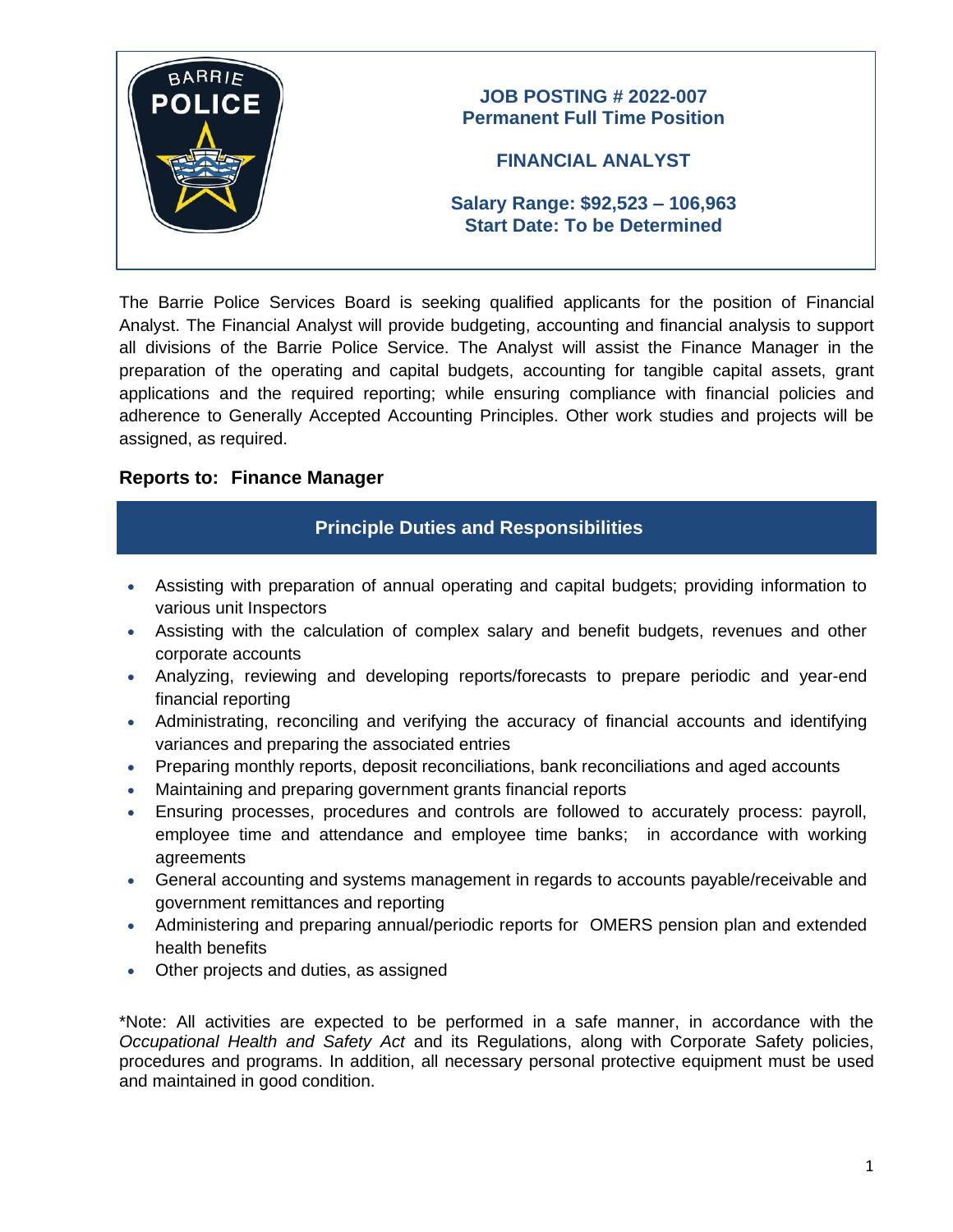**The Barrie Police Service offers a competitive salary and excellent benefits. As a member of a growing and dynamic organization committed to the public safety of the community, the ideal candidate must possess:**

## **Essential Qualifications**

- Be at least 18 years of age
- Be a Canadian Citizen or hold Permanent Resident Status
- Ontario Secondary School Diploma (OSSD); or equivalent
- Valid Class G Drivers Licence
- Good working knowledge of SAP
- Four (4) year University Degree in Business Administration, Commerce, Economics or a related discipline
- Professional accounting designation (CPA-CA, CPA-CGA, CPA-CMA) is required
- Four (4) years of relevant work experience in Accounting or Finance
- Be physically and mentally able to perform the duties of the position

## **Desired Knowledge, Skills and Abilities**

- Knowledge of preparing capital and operating budgets
- Exposure to complex calculations regarding budgets, accounts and salaries
- Thorough knowledge of Generally Accepted Accounting Principles
- Demonstrated analytical and problem-solving skills
- Effective written and oral communication skills
- Ability to develop strong working relationships with the Finance Unit staff and be able to provide support as required
- Strong supervisory skills required to anticipate, understand, and respond to the needs of the Finance Unit and various members of the service, to meet or exceed their expectations in accordance with the Barrie Police Service Vision, Mission and Values
- Demonstrated organizational and time management skills to work in a fast-paced environment, adjusting priorities to accommodate demand deadlines, meetings and/or peak period workloads that may extend beyond the normal workday, as required
- Ability to troubleshoot complex problems related to the operation of the Finance Unit
- Ability to read and interpret policies and procedures
- Demonstrated ability to work independently with minimal direction, and as an effective team leader
- Proven ability to interact diplomatically, tactfully and confidentially with all management levels within the Service and external contacts
- Exposure to the analysis and administration of employee benefits including extended health and **OMERS**
- Experience managing various finance processes
- Experience preparing government remittances and reporting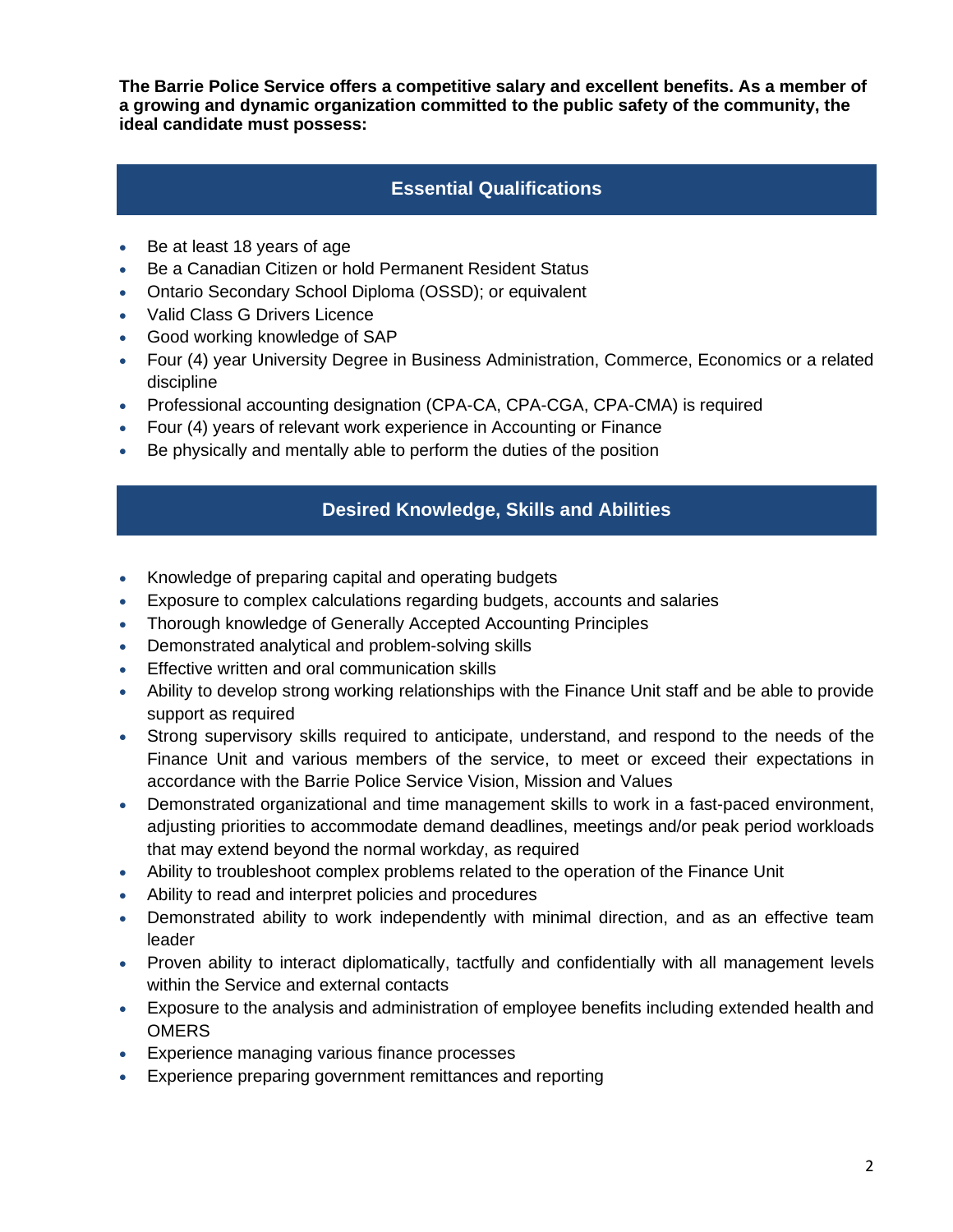#### **Working Conditions**

- Regular work in a restricted, indoor office area; sitting for up to  $8 +$  hours, keyboarding, responding to and initiating emails, approving tasks
- A portion of the day may include attending various departments/workstations to provide guidance and respond to queries
- High concentration demands required to prepare, review and check and/or process spreadsheets/worksheets and databases which are comprised of complex financial and statistical data for consolidation into reports to be used internally and externally
- Managing conflicting and competing priorities that require frequent multi-tasking to meet conflicting deadlines or to accommodate immediate action requests

|                                    | <b>How to Apply</b> |  |
|------------------------------------|---------------------|--|
| Posting Date: February 18, 2022    |                     |  |
| <b>Closing Date: March 4, 2022</b> |                     |  |

All interested **INTERNAL** candidates currently covered by the terms and conditions of the Barrie Police Service, Civilian Working Agreement, shall submit their cover letter and resume, outlining all education, training, and work experience to Sandra Moore, Administrative Assistant #9019 Human Resources and Employment Unit, on or before 1500 on the closing date.

**EXTERNAL** candidates, please submit a **COMPLETE** application package to the address below, including a Civilian Application Form, Civilian Authorization for Release of Information Waiver, Cover Letter, and Resume, outlining education, training, and experience to support the essential qualifications and knowledge, skills, and abilities of the position prior to 1500 on the closing date. Late submissions or incomplete application packages will not be accepted.

> **Barrie Police Service, Employment Unit Job Posting #2022-007 110 Fairview Road, Barrie, ON L4N 8X8**

Forms and Waivers may be found at [www.barriepolice.ca](http://www.barriepolice.ca/) under the Join Our Team tab  $\rightarrow$ Civilian Employment →Application Process.

In accordance with the *Accessibility for Ontarians with Disabilities Act (AODA)*, Barrie Police Service strives to ensure that all recruiting practices and processes are non-discriminatory and barrier-free. If contacted in regard to this competition, please advise the Human Resources Representative of accommodation measures you may require during our selection process. Personal Information is collected under the authority of the Police Services Act to determine eligibility for employment.

Personal information collected in response to this posting is collected under the Authority of the Police Services Act to determine eligibility of employment.